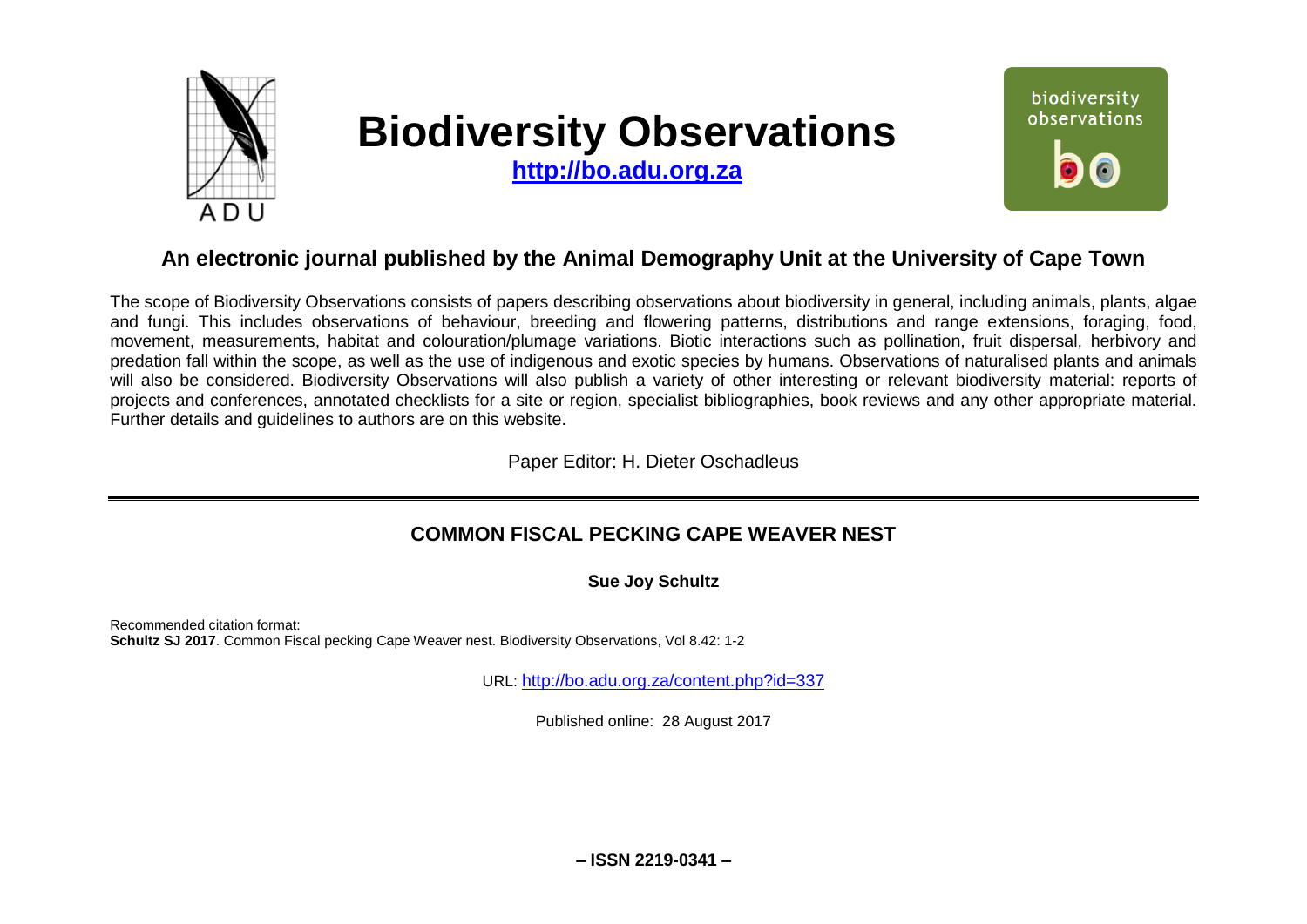### **AVIAN BEHAVIOUR**

## **COMMON FISCAL PECKING CAPE WEAVER NEST**

*Sue Joy Schultz*

29 Seven Sleepers Way, Kirstenhof, 7945 South Africa; [suejoyschultz@gmail.com](mailto:suejoyschultz@gmail.com)

On a windy day of Monday 24 July 2017 at about 17h35 I was observing birds at the Kirstenhof Wetlands, Cape Town, South Africa. This is one of "MyBirdPatch" areas.

There is a willow tree next to a large patch of reeds, near the playground end of the Kirstenhof Wetlands. There was one green nest and one new ring in the willow tree. Cape Weavers *Ploceus capensis* were seen building nests here previously.

An unringed Common Fiscal *Lanius collaris* female was seen in the willow trees. She first investigated the green ring nest, where she pecked at the side walls. Not yielding any food, she flew to the other nest, being a newly made green Cape Weaver nest. Sitting on the roof top, she vigorously pecked at the roof to presumably work a way into the contents.

But the nest was too closely woven and well made. As she was not able to peck her way in, she gave up and flew off to the nearby reeds.

This is the first time I have seen this type of Fiscal behaviour.

Unfortunately without a camera on the day, I was not able to record this behaviour but a photo of the nest site was taken later (Fig. 1).

26466)